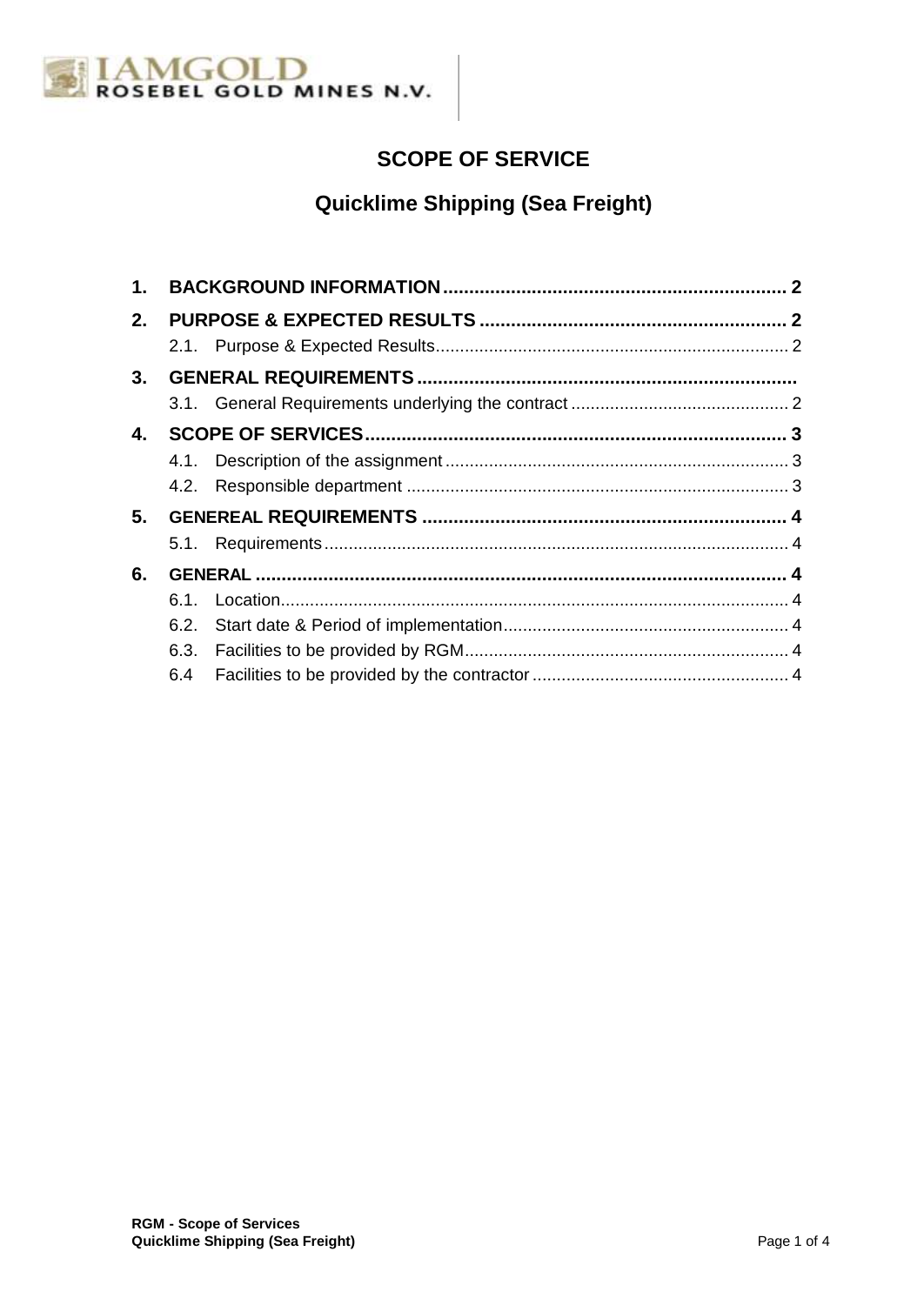

### **1. BACKGROUND INFORMATION**

Rosebel Gold Mines N.V. (RGM) is located in Suriname, South America, approximately 100 km southwest of the capital city of Paramaribo.

R G M purchases quicklime from a manufacturer located in Cartagena, Colombia.

Rosebel needs a contractor for shipping (sea freight) of quicklime for final use within the mining operations of Rosebel.

In order to ensure the correct handling, shipping and storing of the quicklime during shipment, an agreement is required.

The scope of work outlined herein involves total independent execution of the service, from order acknowledgement of the quicklime supplier onward. Provision of all supporting equipment, tools and materials and contractors' necessary assets are hence the responsibility of the contactor.

# **2. PURPOSE & EXPECTED RESULTS**

#### **2.1. Purpose**

The purpose of this contract is as follows:

• Sea Freight Shipping and/or logistics of the Quick lime orders of Rosebel Gold Mines NV

### **3. GENERAL REQUIREMENTS**

#### **3.1. General requirements underlying the contract**

- Contractor will abide by all applicable laws, rules and regulations related to the sea freight shipping of quicklime material.
- Contractor will abide by all applicable Rosebel policies.
- Upon commencement of services, the contractor is fully liable for:
	- a. Damage to contractor personnel's, injury or another party
	- b. Loss or damages to Rosebel assets during the service
	- c. Accidents and civil liabilities to any person employed by the contractor
- For all personnel hired by contractor for Rosebel, contract background checks may be required and records should be made available promptly (criminal, safety records, involvement in any serious incidents and medical clearance).
- Contractor is expected to compensate their employees according to industry standards.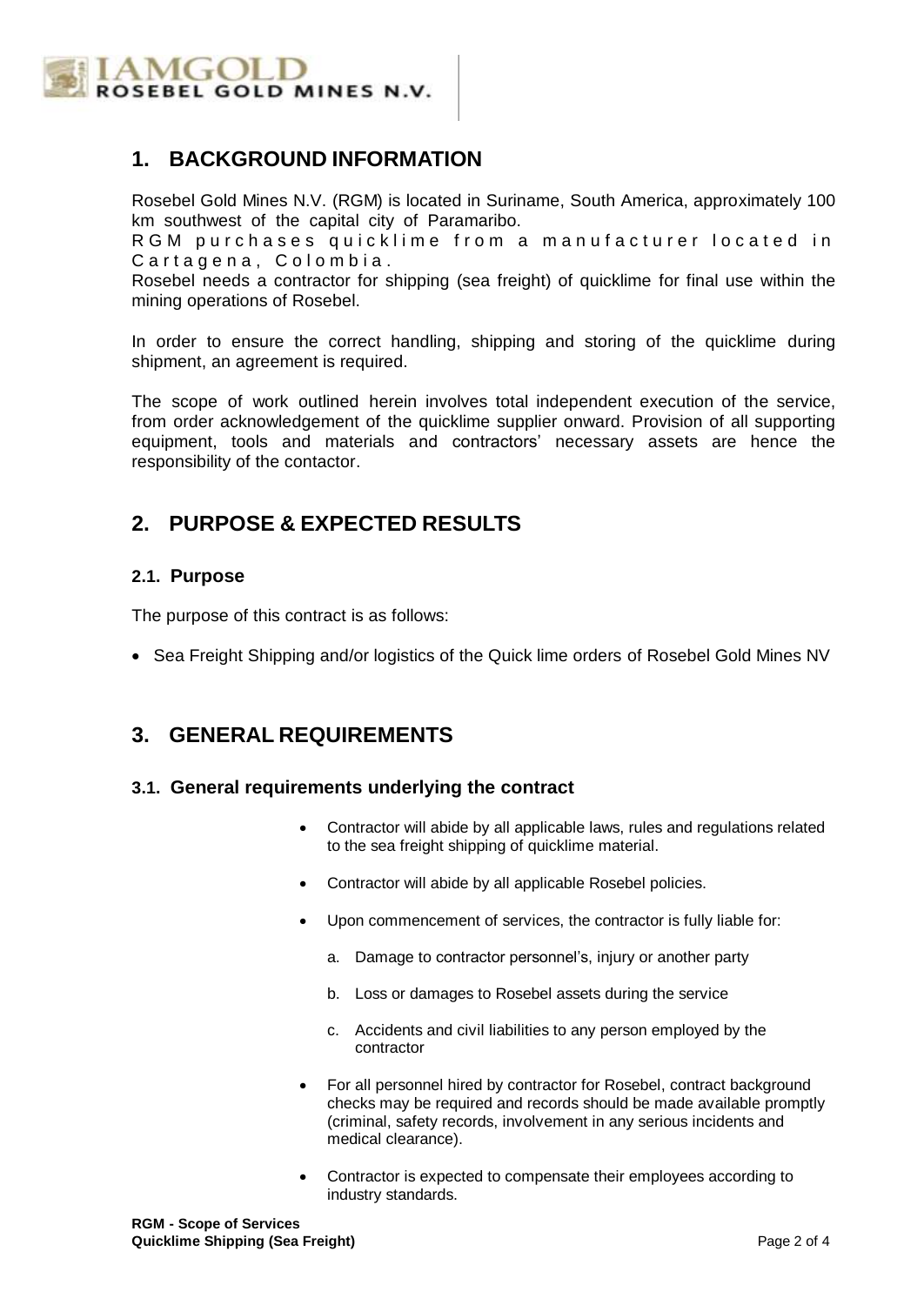# **4. SCOPE OF SERVICES**

#### **4.1. Description of the assignment**

#### **Contactor work scope entails the following:**

- After RGM Quicklime order, Contractor arranges all the logistics starting at the on loading of the material on the Ship at Cartagena, Colombia until delivery to the Kuldipsingh Port in Suriname.
- When and/or if the volumes per shipment are not substantial enough, Contractor should have an optimal cost effective shipping option with the most favourable rate, with either a chartered vessel or partial shipping option.
- Contractor should guarantee fixed rates, even with increased bunker charges as follows:
	- 1. One (1) year
	- 2. Three (3) years
- Shipment should be tiered under deck of 5-6 tiers of big bags containing 1.7 MT Quicklime on average.
- Shipment should be done with box shape vessels in order to minimize damage of the big bags during loading and off-loading
- During shipment and/or handling, the Quicklime should be handled as Hazmat cargo
- The contractor should take in consideration, the fairway (channel) for mooring the ship and all relevant rules and regulations of the Maritime Authority Suriname (MAS). Information to be found on <https://mas.sr/nl/wetten-en-verdragen/> .
- Incoterms FOB Cartagena to CIF Kuldipsingh Port,
- Insurance Contractor must carry a valid Insurance to cover the value of product plus 10% up to a value of \$2,000,000 per occurrence.

#### **4.2. Responsible & Involved department**

Rosebel Supply Chain (including Inventory) is responsible for the Quicklime Shipping:

Christian Boudreault – Rosebel Supply Chain Manager